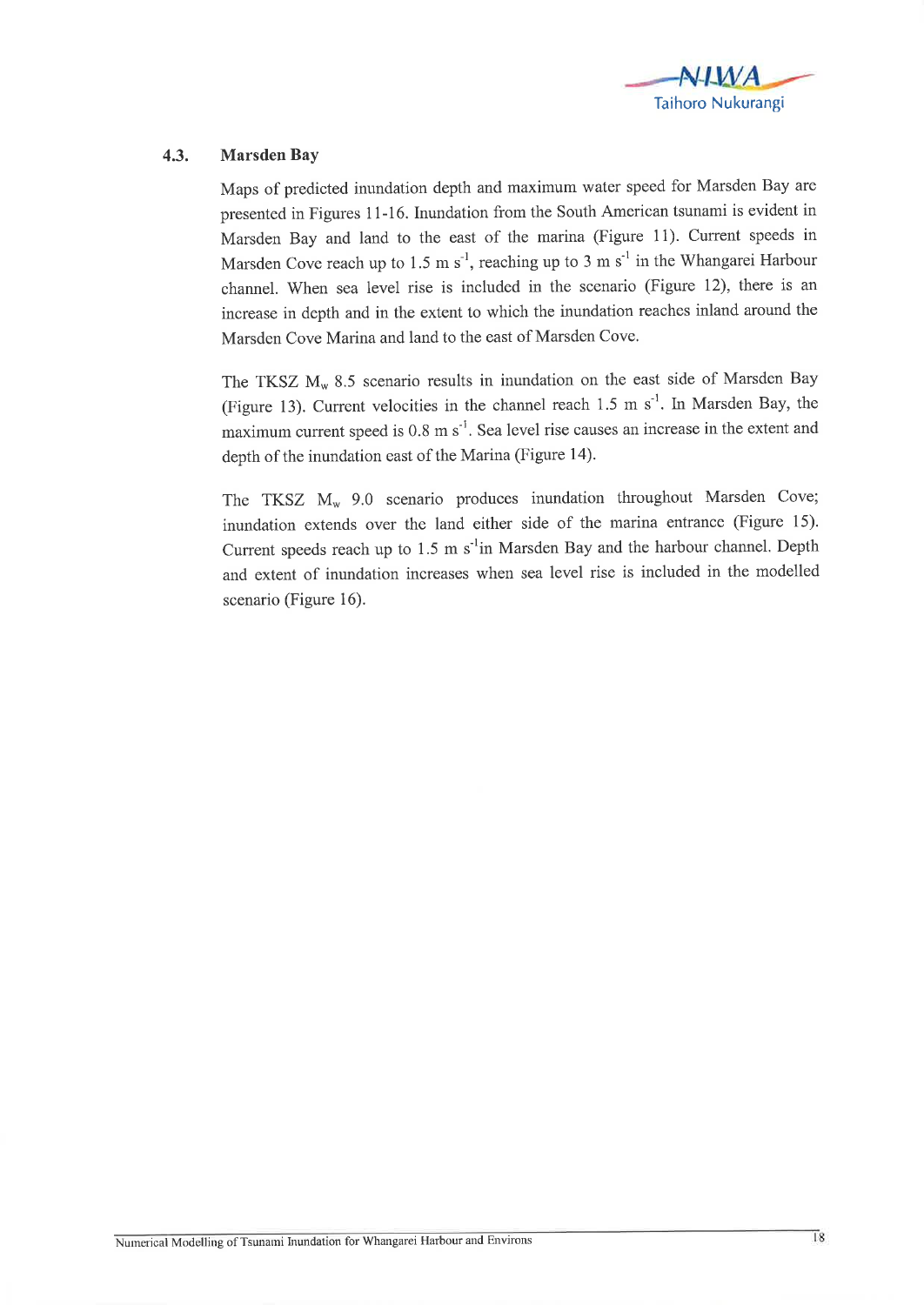



Marsden Bay: maximum inundation depth (upper) and speed (lower) plots for Figure 11: the South American tsunami scenario at MHWS (to extent of LIDAR) in Whangarei Harbour.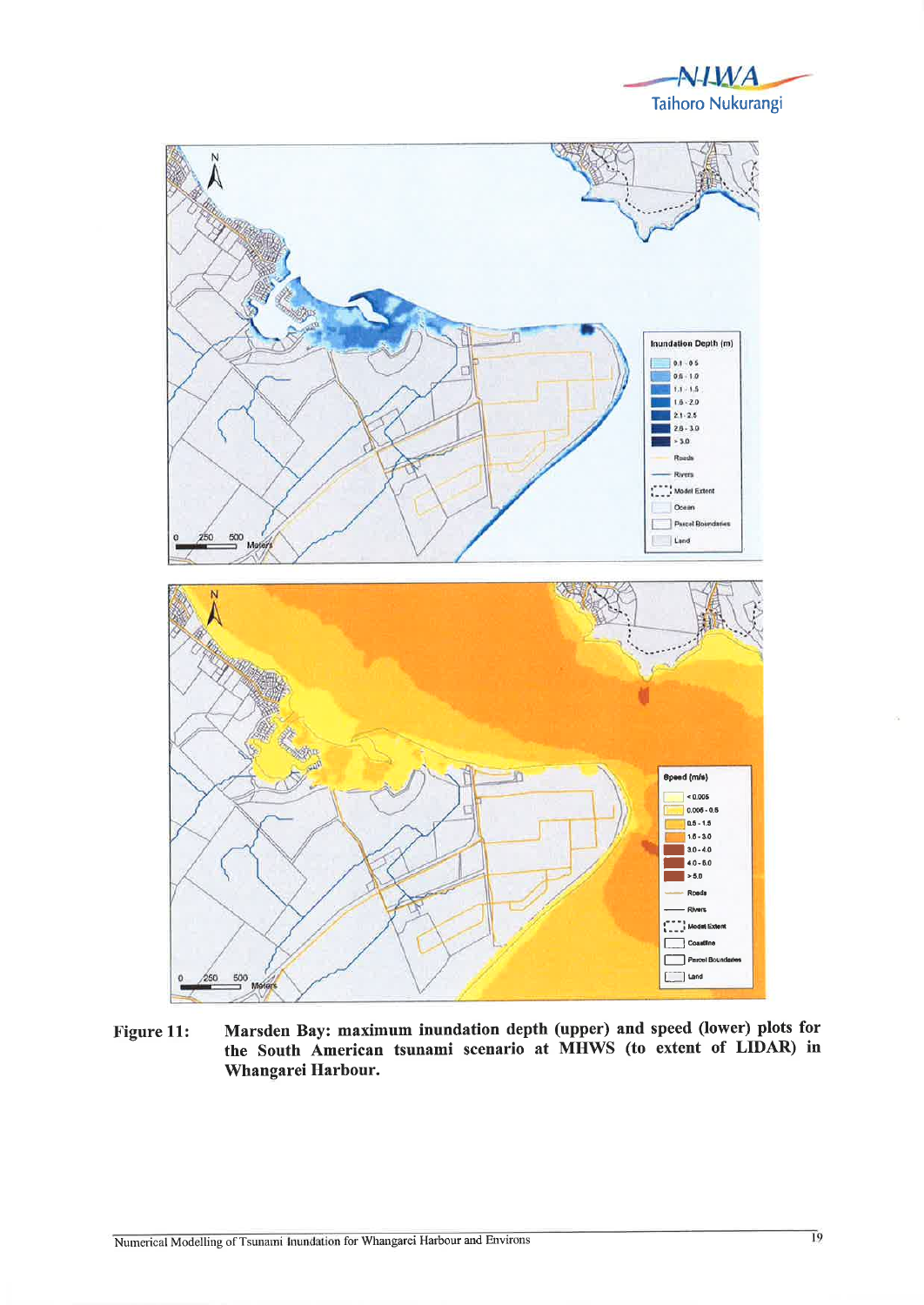



Figure 12: Marsden Bay: maximum inundation depth (upper) and speed (lower) plots for the South American tsunami scenario at MHWS + 50cm (to extent of LIDAR) in Whangarei Harbour.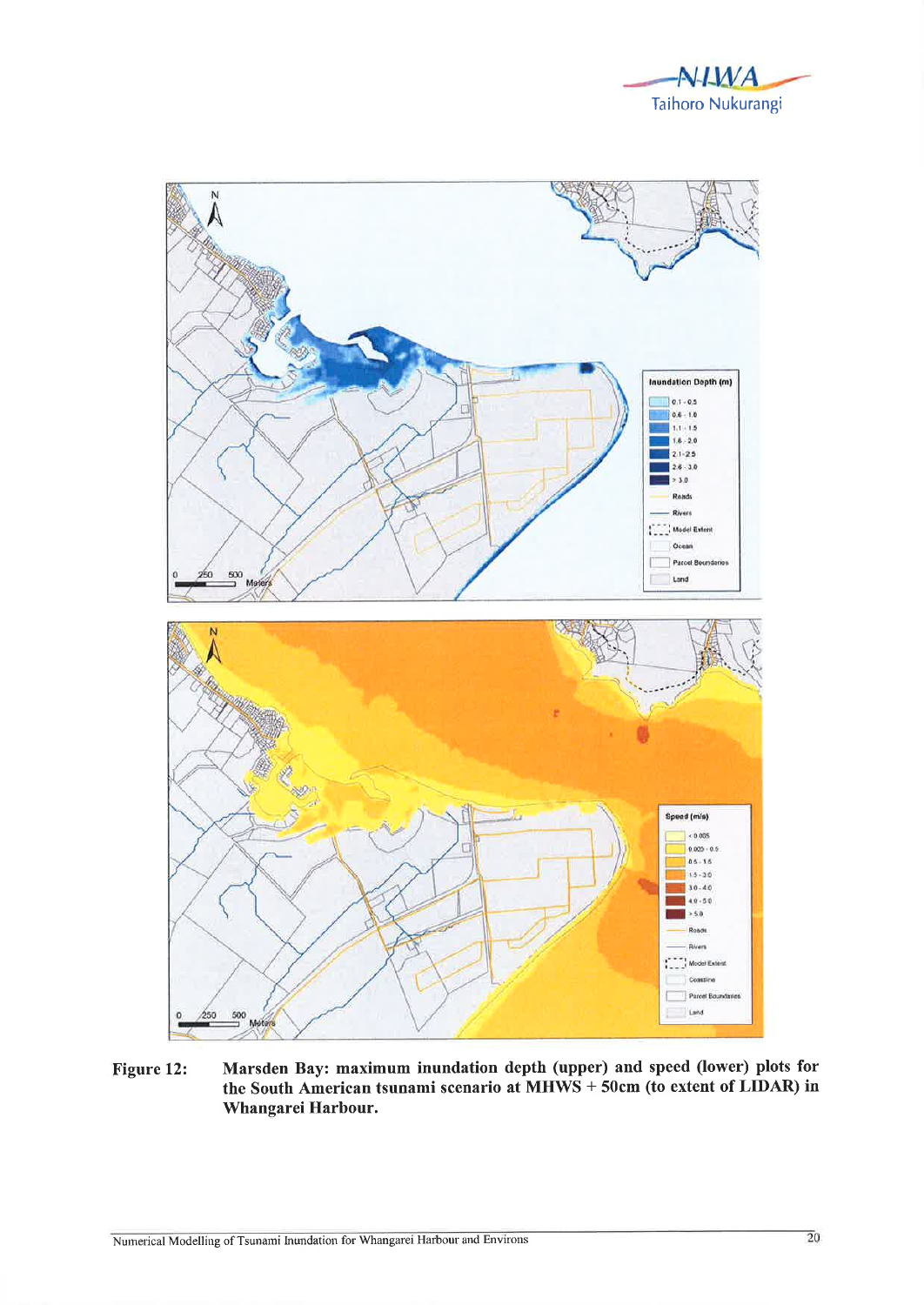



Figure 13: Marsden Bay: maximum inundation depth (upper) and speed (lower) plots for the  $M_w$  8.5 Tonga-Kermadec subduction zone scenario at MHWS (to extent of LIDAR) in Whangarei Harbour.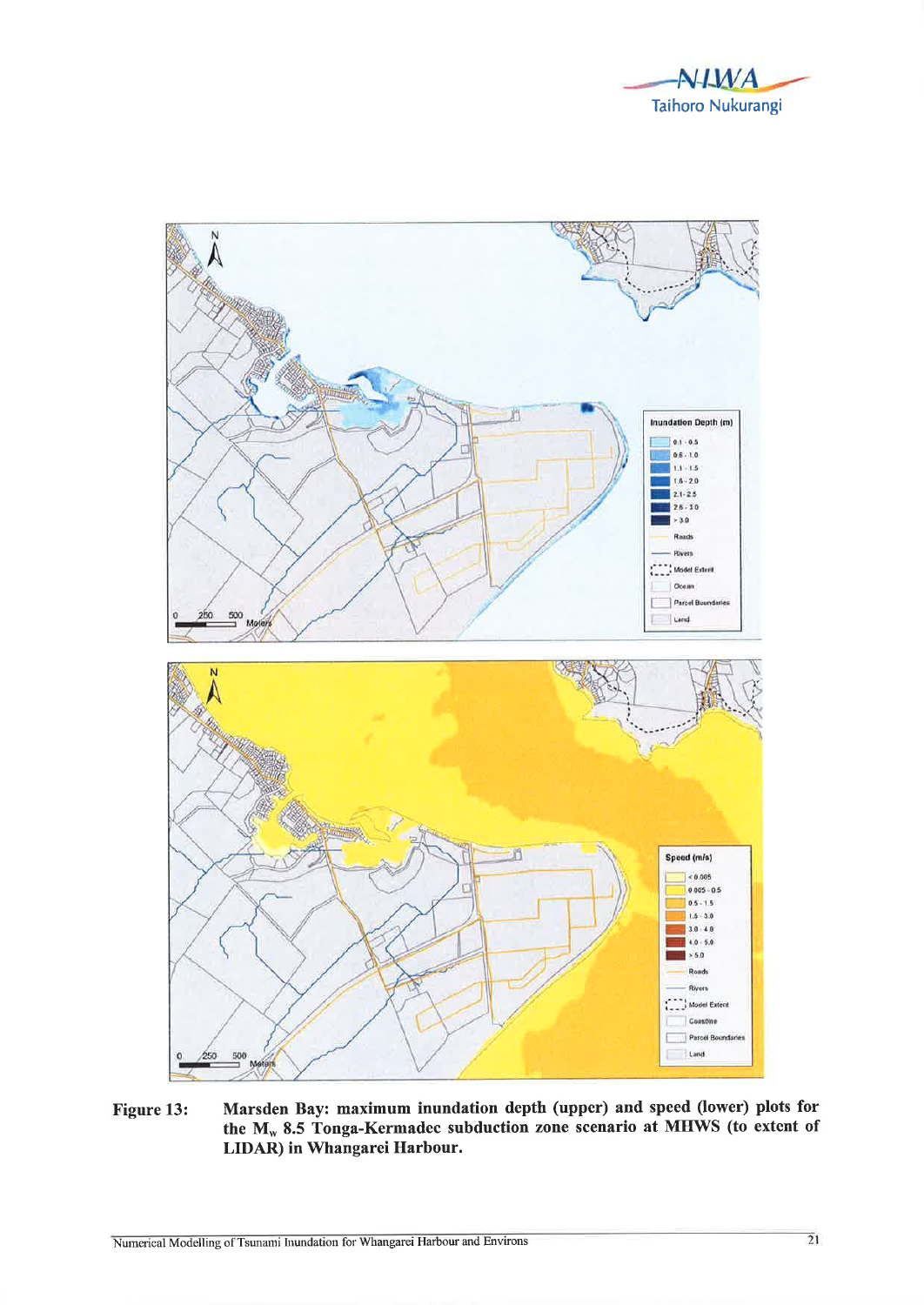



Figure 14: Marsden Bay: maximum inundation depth (upper) and speed (lower) plots for<br>the  $M_w$  8.5 Tonga-Kermadec subduction zone scenario at MHWS + 50cm (to extent of LIDAR) in Whangarei Harbour.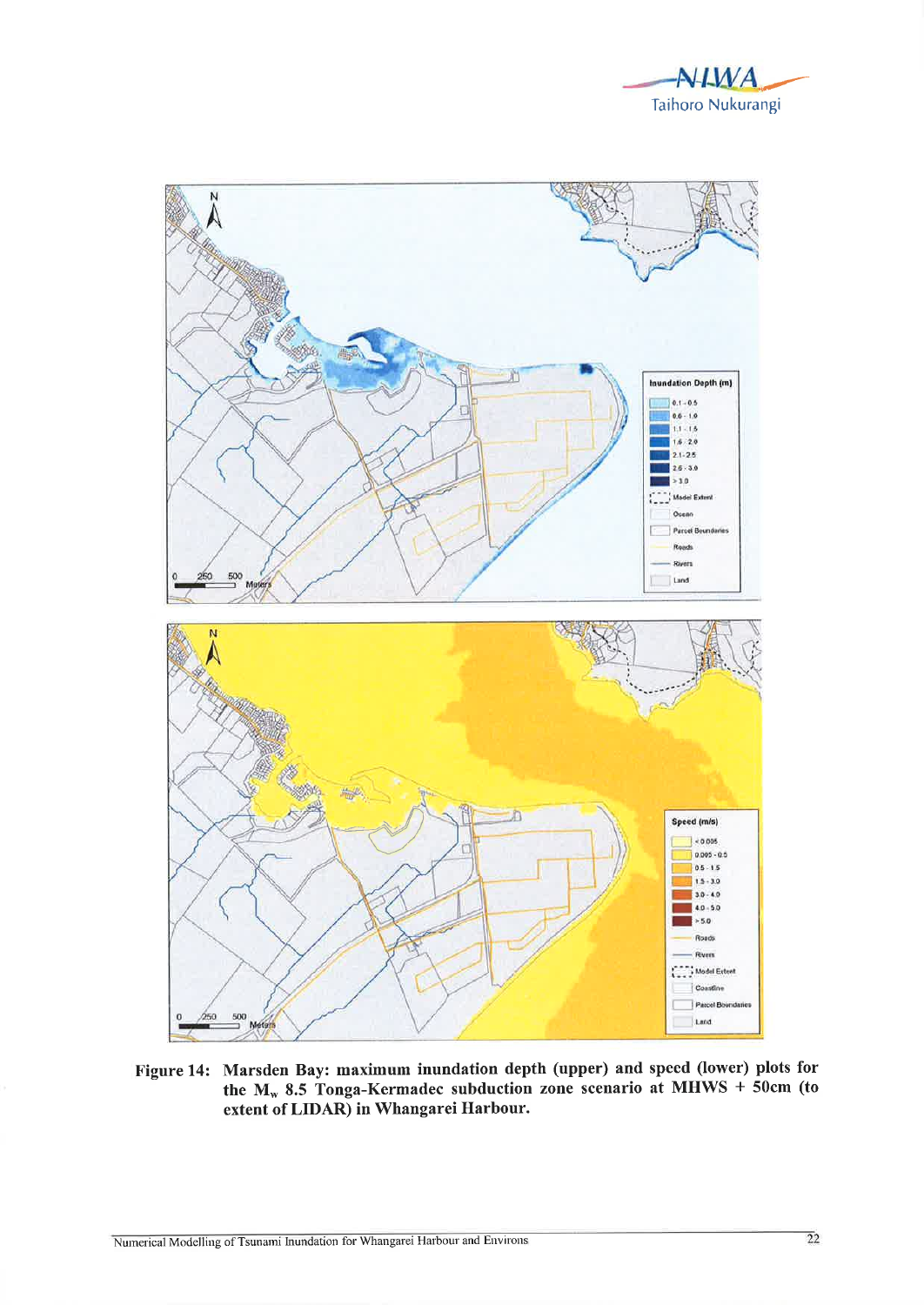



Figure 15: Marsden Bay: maximum inundation depth (upper) and speed (lower) plots for the M<sub>w</sub>9.0 Tonga-Kermadec subduction zone scenario at MHWS (to extent of LIDAR) in Whangarei Harbour.